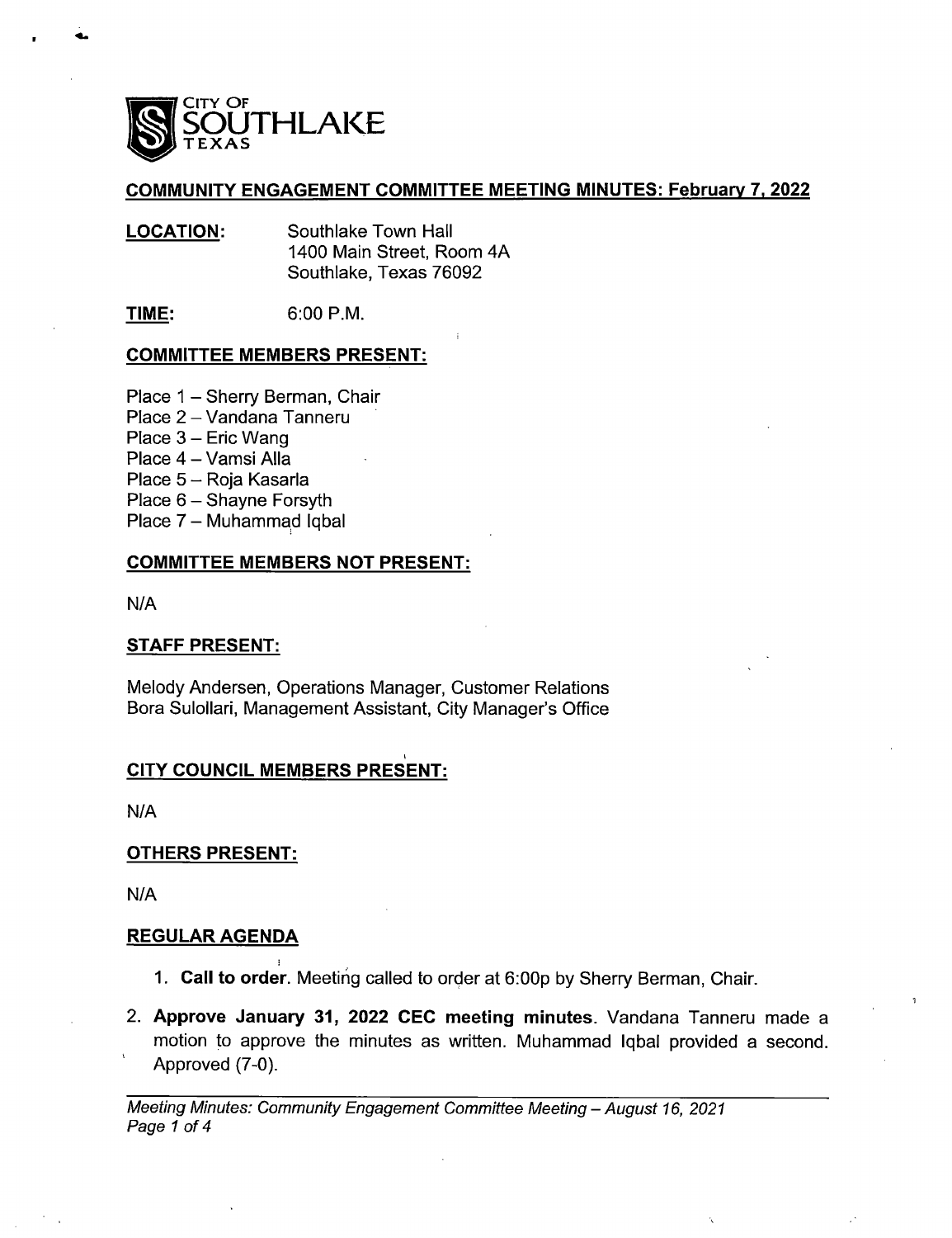# 3. Staff Reports

4

## Citizen Satisfaction Survey Update and Discussion

Sherry asked what everyone thought about the survey. Muhammad and Vamsi said it was long but easily accessible. Bora presented the survey results via power point. Questions and Discussion:

- What is the penalty for Republic not meeting their goal?
- Sherry asked question about Animal Control Services how would we make changes to that service? It will be evaluated to determine what areas make that a gap
- Shayne asked how the respondents compare to 2019
- Vamsi asked to look at map showing distribution  $-$  why are some areas lower than others? Discussion around industrial areas.
- Vamsi asked if we know where people originated the survey from  $-$  social media link, website, yard signs, etc.
- Vandana asked about citizen engagement opportunities —Is the customer service good and the area to focus on would be citizen-engagement
- Muhammad said that the website is a good avenue to use for engagement
- Vamsi thinks is more about customer service vs. citizen engagement so maybe it should 2 questions
- Shayne what is in the infrastructure on the word cloud. Discussion that it is made up of multiple items.
- $\bullet$  Sherry what about the trails?
- What can we take and do something with? Bora said they can help communicate survey results
- What is driving the -5% Enforcing Traffic Laws?
	- o Police?
	- $\circ$  Traffic laws round abouts and u turns
- Muhammed how many started the survey and didn't finish?
- Sherry asked about the drag racing did it stop?

# Review and Discuss Transparency Strategy

- Melody presented the Transparency Strategy PowerPoint.
- Vamsi asked if boosting the local economy is a goal?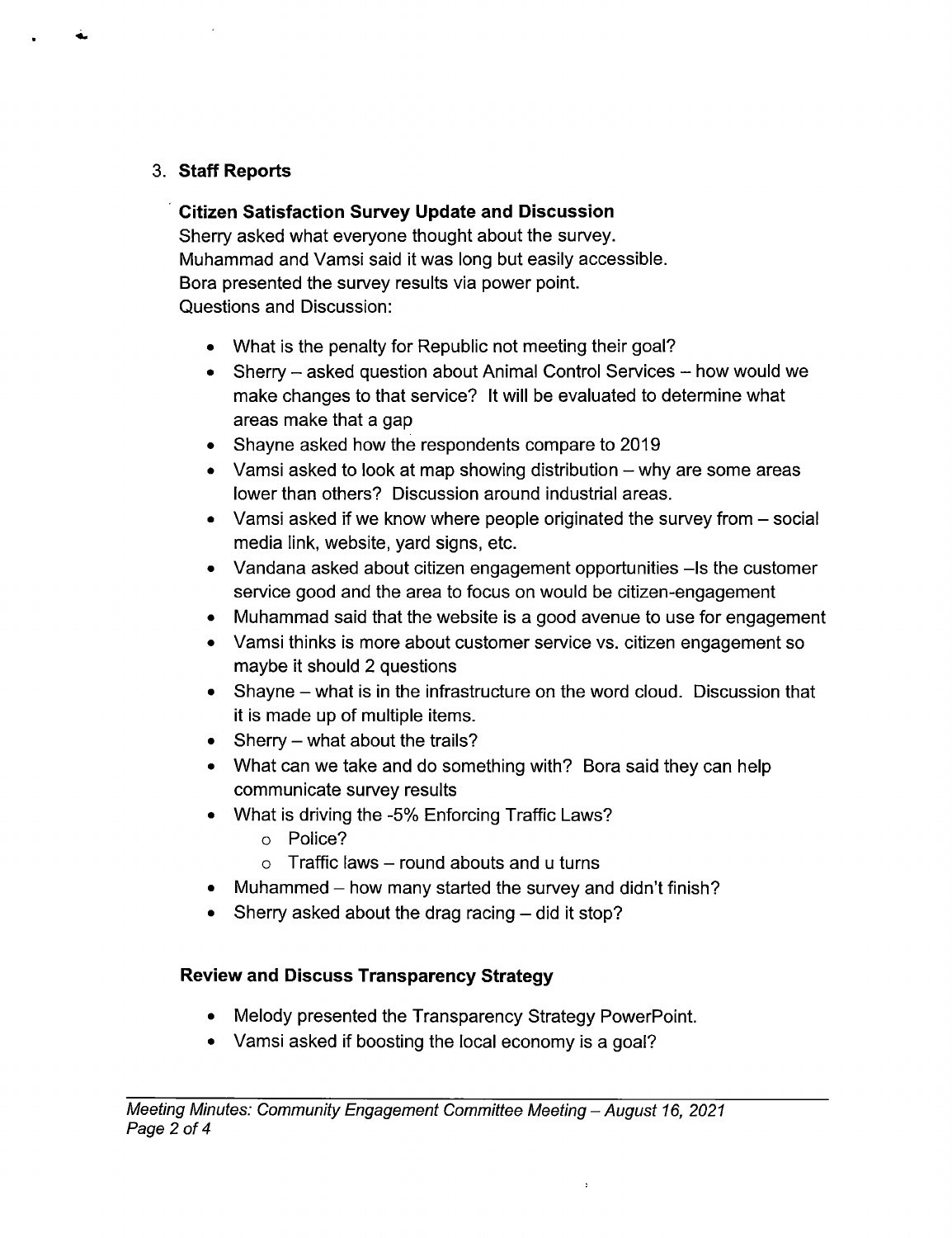- Sherry wanted to know more about "We work to connect how we make decisions to help the public understand"
- Muhammed liked the "We create multiple points of access to data" & Vamsi followed up that it ties with how we are able to ensure citizens can easily find the public city-data.
- Sherry discussed how the forums made people feel much more at ease and allowed them to feel like they had a voice while also showing that the city is demonstrating complete transparency.
- Muhammed asked if the fund's charts on the website are updated every quarter or yearly?
- Sherry asked if the bond money that was issued can be viewed on the website?
- Would the students involved in the SKILS program and the citizen academy be different? How to become more involved and engaged with the city.
	- o Becoming a board member
- Vamsi asked about is there anything familiar for SKILS but for adults? Something we should look into like the citizen's academy
	- o Emergency preparedness & doing a class on that
	- $\circ$  CISD has a similar program (CLASS) that helps with what happens with citizen engagement
- Vandana discussed also doing the Ambassador program allow high school students to be lead this program
- Muhammed mentioned another area of transparency should be future development
- Muhammed asked if this is something that will be done once or is this something that we will maintain regarding the knowledge articles and data
- Sherry asked if we already have a blueprint for this or if this will be something new
- Sherry said to send everyone the links so everyone can review it so it can be more precise
- Vandana said from a financial view the data on the dashboard will look good
- Sherry asked if this will be an ongoing project
- Muhammed asked how he should send in his ideas
- Sherry asked if there are any future agenda items the group would like to  $\bullet$ discuss

 $\,$